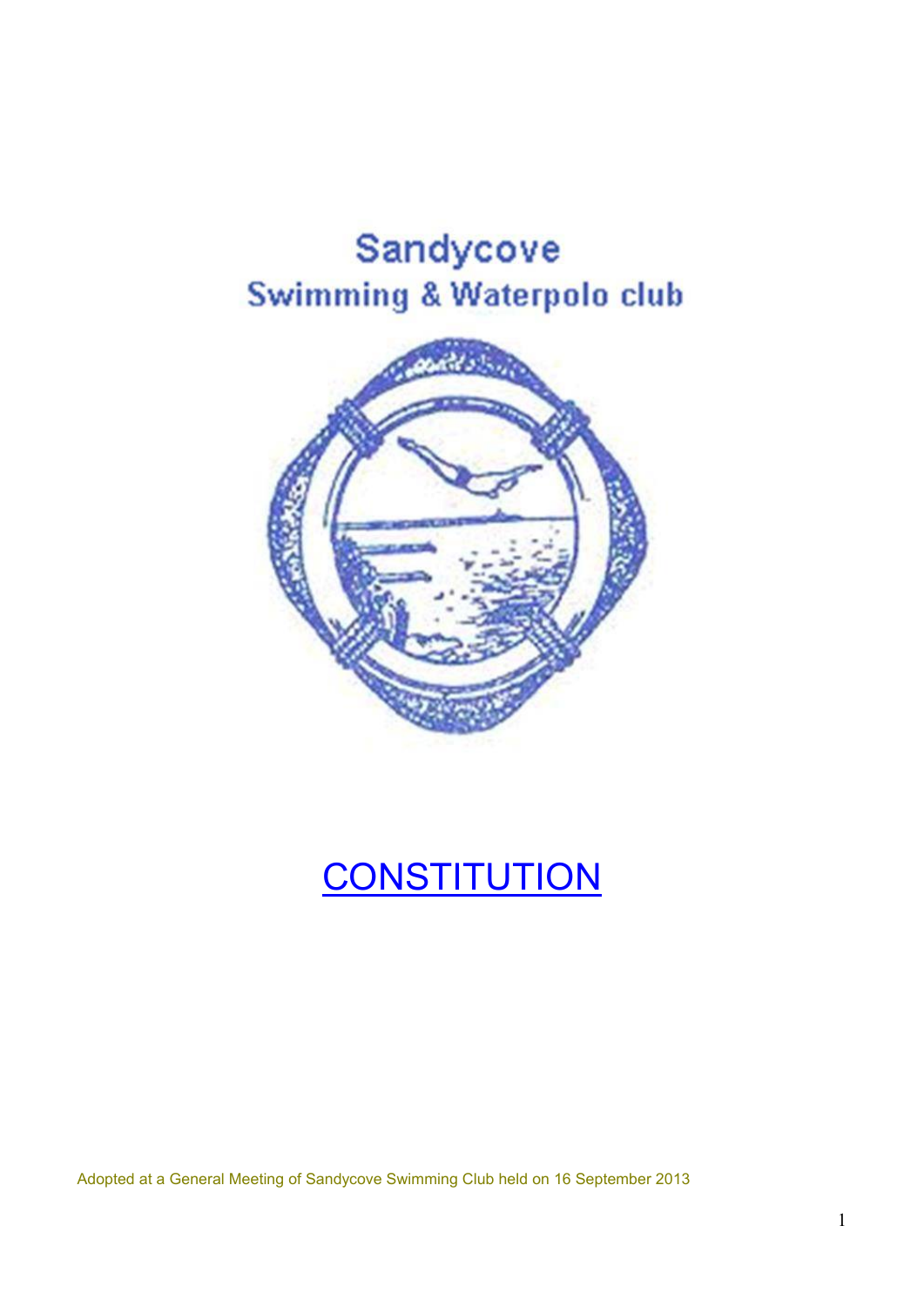# **List of Contents**

| <b>Brief Summary of Key Provisions</b> |  |
|----------------------------------------|--|
| List of Terms and Abbreviations        |  |

# Constitution

|    | 1. Name and Colours                              | 4               |
|----|--------------------------------------------------|-----------------|
| 2. | Objectives                                       | 4               |
| 3. | Affiliation                                      | 4               |
|    | 4. Membership                                    | 5               |
|    | 5. Club Management                               | 6               |
|    | 6. Voting Rights at General Meetings             | 10              |
|    | 7. Election of Club Committee Member             | 11              |
|    | 8. Annual General Meeting                        | 11              |
|    | 9. Extraordinary General Meeting                 | 12 <sup>2</sup> |
|    | 10. Transfers                                    | 12              |
|    | 11. Finances                                     | 12 <sup>2</sup> |
|    | 12. Complaints and Disciplinary Procedures       | 13              |
|    | 13. Cessation/Suspension/Expulsion of Membership | 13              |
|    | 14. Dissolution                                  | 13              |
|    | 15. Equality                                     | 14              |
|    | 16. Criminal Allegations                         | 14              |
|    | 17. Data Protection                              | 14              |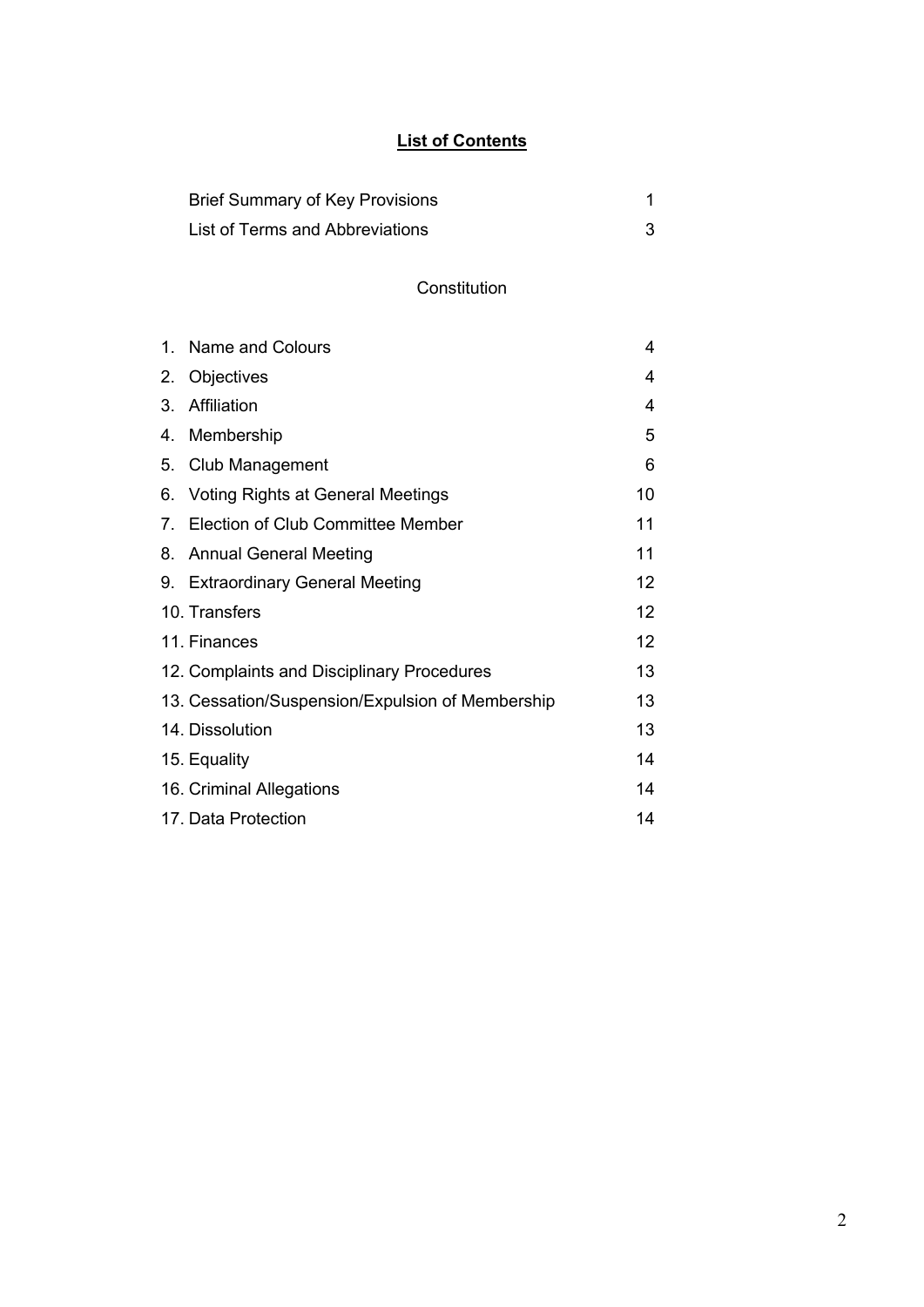#### **List of Terms and Abbreviations**

- **ISC** Irish Sports Council
- **SI** Swim Ireland
- **DP –** Designated Person
- **AGM –** Annual General Meeting
- **EGM –** Extraordinary General Meeting
- **CCO –** Club Children's Officer

**Club Committee –** This is the body elected by the Members for the management of the business and affairs of the club.

**Leader –** this is any person, whether paid or unpaid, who is responsible for those participating in the aquatic disciplines; roles include but not limited to supervisor, team manager, sports science personnel, chaperone, helpers, Club Committee members, tutors, coaches and teachers.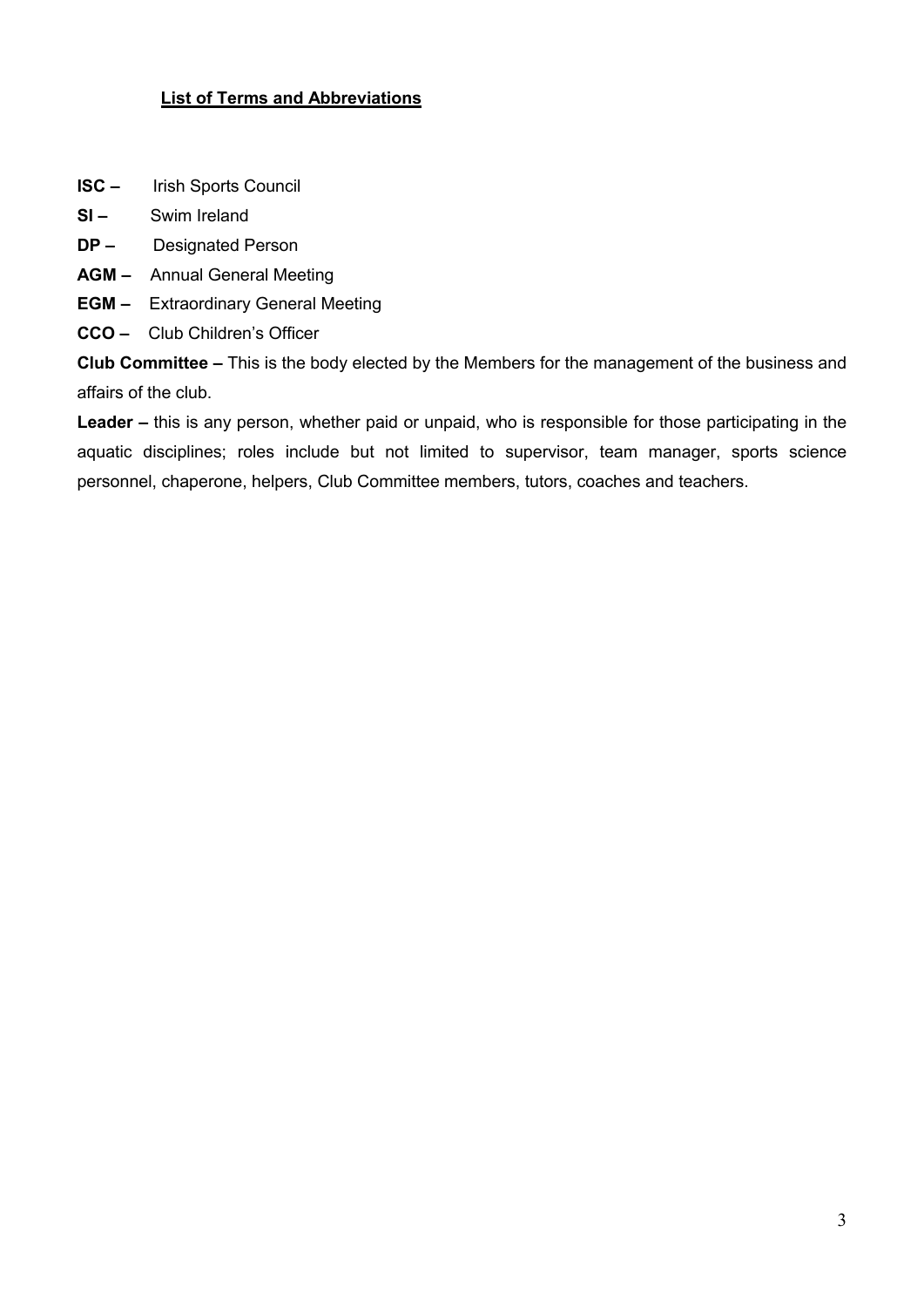# **Sandycove Swimming Club**

#### **1. Name and Colours**

a) The name of the club shall be Sandycove Swimming Club. The club may also be known as Sandycove Swimming and Waterpolo Club.

- b) The colours of the club shall be red and navy.
- c) The headquarters of the club shall be the 40 foot bathing place Sandycove.

#### **2. Objectives**

- a) The objectives of the club are:
	- i) To foster and develop Water Polo and Swimming and its participants.
	- ii) To promote the teaching/coaching and practice of Water Polo and Swimming in line with current best practice.
	- iii) To promote the development of physical, moral and social qualities associated with sport, within the participants.
	- iv) To accept and enforce the rules and regulations set down by Swim Ireland regarding Water Polo and Swimming in accordance with the affiliation status afforded to the club.
	- v) To provide a positive and safe environment for all its members and coaches.
	- vi) To ensure sport for young people in the club is fun, and conducted in an encouraging atmosphere in line with Swim Ireland guidelines and best practice.
	- vii)To provide equal opportunities whenever possible for successful participation, irrespective of ability or disability, so as individuals can be involved in sports activities in an integrated and inclusive way.
- b) Sandycove Swimming Club recognises its historic connection to the sport of Diving and those club members past and present who have brought great honour to the club through that sport. While Club members do not currently participate in Diving, the Club is open to facilitating members who wish to participate in that sport.
- c) Sandycove Swimming Club is fully committed to safeguarding the well being of its members. Every individual in Sandycove Swimming Club should, at all times, show respect and understanding for their rights, safety and welfare and those of others, and conduct themselves in a way that reflects the principles of Sandycove Swimming Club and the guidelines contained in the *Code of Ethics and Good Practice for Children's Sport* and the "Swim Ireland Safeguarding Children Policies and Procedures 2010" or most up to date equivalent.

#### **3. Affiliation**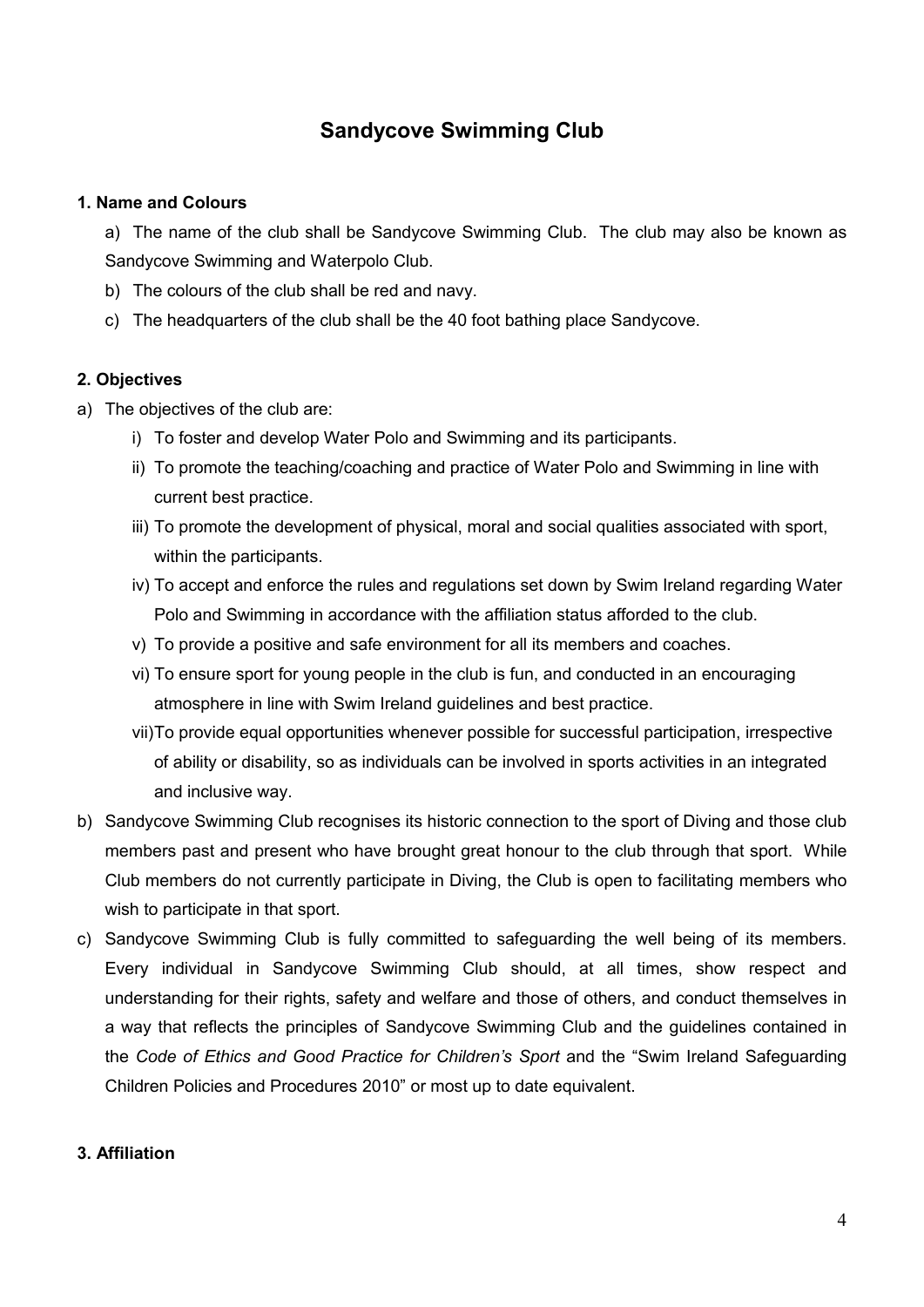By virtue of the affiliation of Sandycove Swimming Club to Swim Ireland, its members acknowledge that they are subject to the laws, rules and constitutions of:

- i) Swim Ireland, the governing body for the whole of the island of Ireland.
- ii) Ligue Européenne de Natation (LEN), the European governing body for the aquatics.
- iii) Fédération Internationale de Natation (FINA), the world governing body for the aquatics.

## **4. Membership**

- a) All members are subject to the rules and constitution of Sandycove Swimming Club and rules and regulations of the Leinster Branch of Swim Ireland, Swim Ireland, LEN and FINA.
- b) Membership Categories

The following constitute as Members of the club:

- i) Competitor Members of Sandycove Swimming Club who decide to engage in competitive events.
- ii) Non-Competitor This category includes but is not limited to: participants who wish to train but not compete; coaches; administrators; aquatics leaders; and CCO's.
- c) The Club Committee reserves the right to accept or reject applications for membership of the club. If they are refused, the applicant must be notified by the Club Committee in writing as to the reasons for their refusal.
- d) Application Procedures for Club Members
	- i) All members and officials must complete the necessary application forms and attach the necessary fees as set down by Swim Ireland and Sandycove Swimming Club.
	- ii) They must also be familiar with and comply with the Swim Ireland and Sandycove Swimming Club rules and read and sign the Swim Ireland and Sandycove Swimming Club Codes of Conduct.
	- iii) These forms must then be forwarded to the Club Committee for approval. Those under 18 must have their parents sign the necessary application forms.
	- iv) Upon acceptance the member will then be provided with a copy of the Constitution and Rules of Sandycove Swimming Club.
	- v) A member who wishes to resign as a member of the club must inform the secretary in writing. No refund of subscription monies will be paid upon resignation from the Club.
	- vi) Full membership status is only valid where a subscription has been paid in full or in a manner agreed by the Club Committee.
	- vii) Members will be required to renew their membership with Sandycove Swimming Club and Swim Ireland on an annual basis.
- e) Annual Subscriptions
	- i) Club fees will be determined by the Club Committee.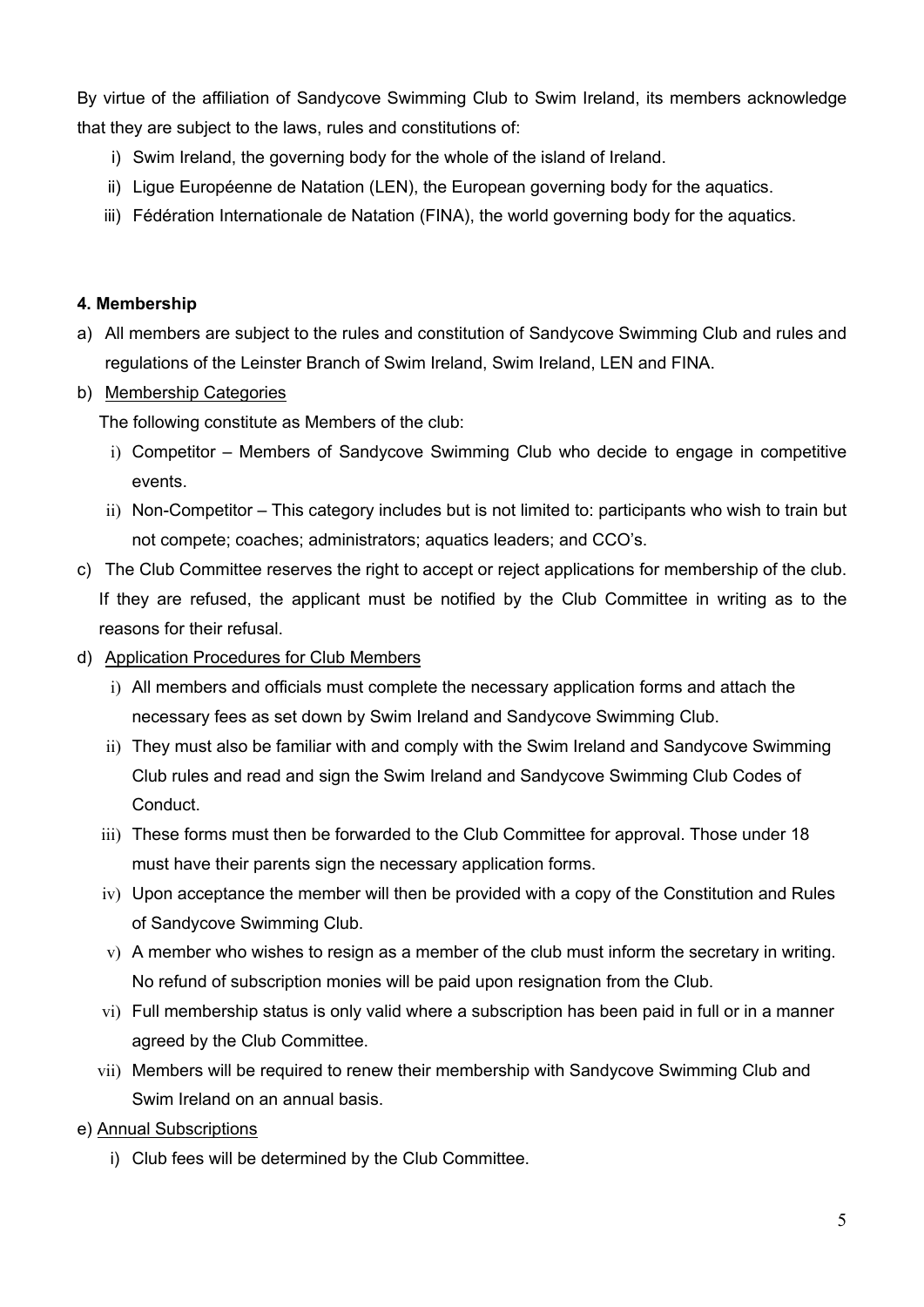- ii) If a member is deceased, their Legal Personal Representative is not liable for any balance of subscriptions.
- iii) A member may resign by communicating this in writing or verbally to the Club Secretary, and if this persons wishes to renew membership at a later date they must re-apply.

# f) Learn to Play Water Polo

Sandycove Swimming Club wishes to promote participants to learn to play water polo. Sandycove Swimming Club will, as resources permit, run learn to play water polo classes. These participants in these classes will not for the first year be members of the Club, or Swim Ireland, but will be insured as part of the club's activities. Participants taking part for longer than a year will be required to become club and Swim Ireland members.

# **5. Club Management**

# a) Description

The Club Committee is the body elected by the Members for the management of the business and affairs of the Club. It consists of 6 who must be members of Swim Ireland in their own right.

# b) Membership of the Club Committee

Membership of the Club Committee shall consist of the following: - A Chairperson, a Secretary, a Treasurer, and four other adult members. Also, Sandycove Swimming Club shall have a Designated Person whose duty is to report any allegations of child abuse to the statutory body. This individual can be any member of the Club Committee although it is recommended that it is an officer. A Club Children's Officer must also be nominated who will have access to the Club Committee, and its meeting, but not be a member of it.

c) Officers of Sandycove Swimming Club

The Officers of Sandycove Swimming Club are the Chairperson, the Secretary and the Treasurer.

- d) Duties of the Chairperson
- i) To promote the interest of Sandycove Swimming Club at all times and act as the official spokesperson for the club.
- ii) To ensure the principles of due process and natural justice are applied in all decisions made by the Club Committee.
- iii) To maintain order and prevent unnecessary disruptions.
- e) Duties of the Treasurer
- i) To keep a record of all financial transactions concerning Sandycove Swimming Club business.
- ii) To keep appropriate books of record on Sandycove Swimming Club business.
- iii) To identify all income received and all expenditures.
- iv) To act as co–signature on cheques along with the Chairperson/Secretary.

# e) Duties of the Secretary

i) To record the minutes of all Club Committee and club meetings.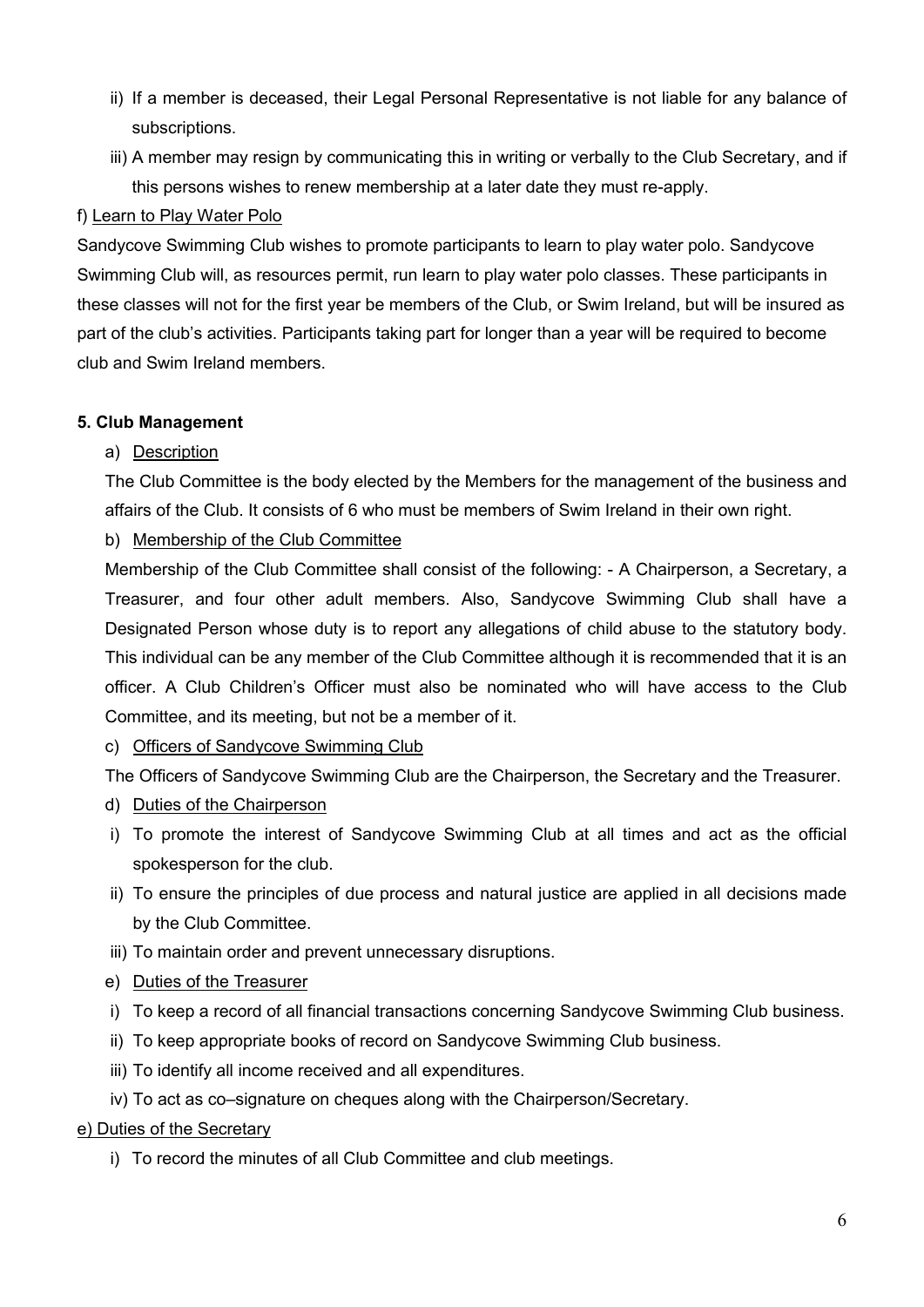- ii) To keep records of membership, complaints and contracts regarding the dealings of the club. Records shall be kept for a minimum of 6 years.
- iii) To set out meetings including agenda details, notice period and any other necessary information.
- iv) To deal with all club correspondence.

# f) Other Club Committee Member

i) Duties and Responsibilities of all Club Committee Members – All Club Committee members are responsible for the smooth day to day running of the Club. The Club Committee can agree amongst themselves the additional rules required, to be carried out by Club Committee Members.

# g) Duties and Responsibilities of the Club Children's Officer (CCO)

- i) The Club Children's Officer shall be child centred in focus and have as the primary aim, the establishment of a child centred ethos within Sandycove Swimming Club.
- ii) The CCO shall be the link between the children and adults in Sandycove Swimming Club.
- iii) The CCO shall take responsibility for monitoring and reporting to Sandycove Swimming Club Committee on how club policy impacts on young people and their Leaders.
- iv) The CCO shall hold an up to date certificate of Child Protection from ISC/CNI/NISC and be familiar with the Code of Ethics and Child Welfare Guidelines of Swim Ireland.
- v) The CCO is not a member of the Club Committee but acts in an advisory capacity towards it, and must attend a minimum of 4 Club Committee meetings a year to report and update the Club Committee regarding Child Welfare matters. They can attend all meetings if they so wish however.

# h) Duties and Responsibilities of the Designated Person

- i) Any concerns or disclosures relating to child abuse shall be reported to the Designated Person (DP) who is responsible for reporting this to the statutory authorities.
- ii) The Designated Person shall hold an up to date certificate of Child Protection from ISC/CNI/NISC and also be familiar with the Code of Ethics and Child Welfare Guidelines of Swim Ireland.
- iii) The Designated Person shall be a member of the Club Committee, with this individual acting in a dual role capacity, performing both their existing role in conjunction with that of Designated Person.

# i) Duties and responsibilities of the coaching and teaching staff

- i) Those included, but not limited to Coaches, Teachers and Leaders, will comply with the guidelines set out in "Swim Ireland Safeguarding Children Policies and Procedures 2010" or most recent edition.
- ii) The recruitment procedures of any individual engaged or working under the Sandycove Swimming Club, shall be in accordance with "Swim Ireland Safeguarding Children Policies and Procedures 2010", the Employment Rights (Northern Ireland) Order 1996, the Terms of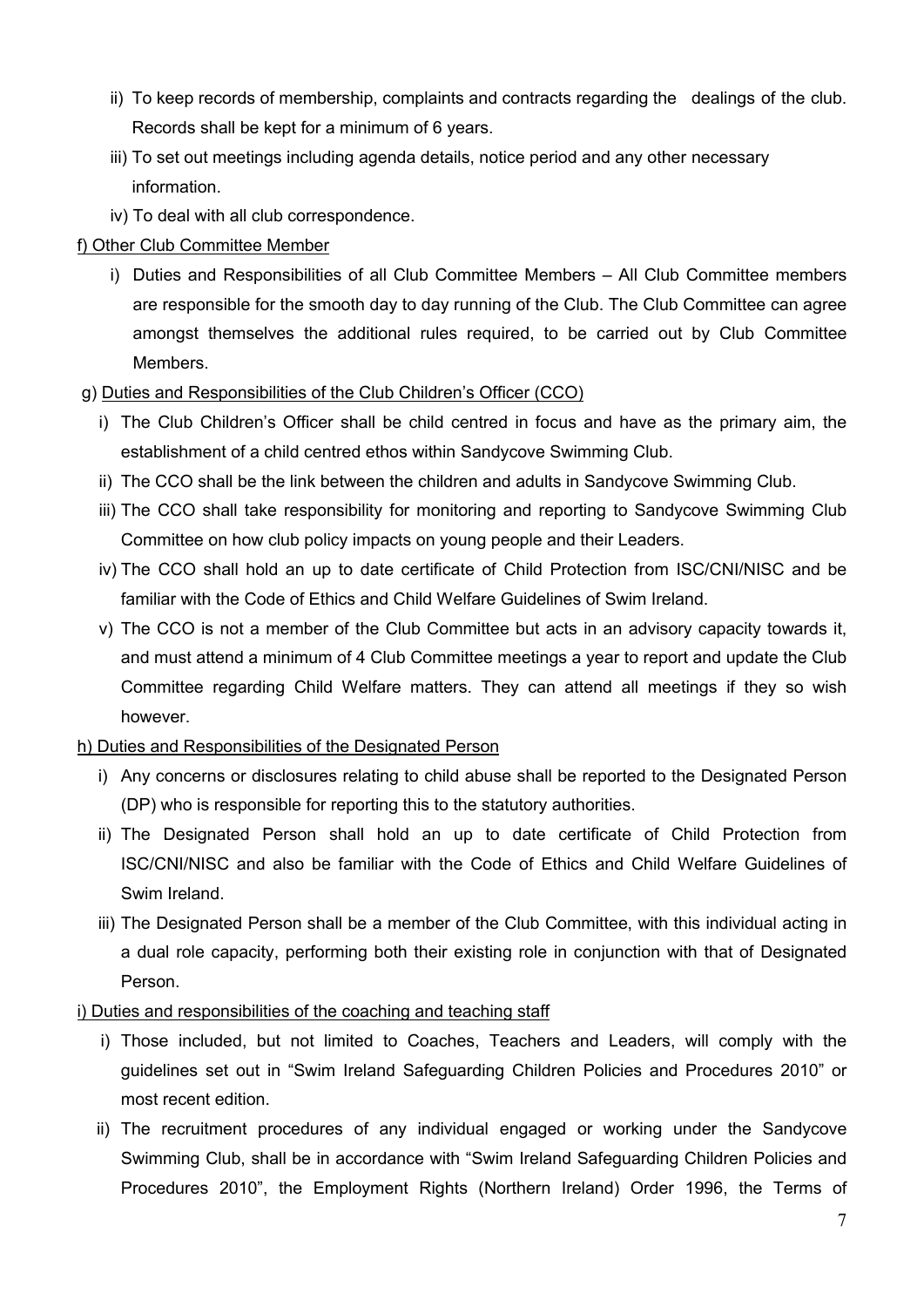Employment Act 1994 (ROI) and all other related recruitment legislation. Information relating to the responsibilities of the roles, duties and the level of experience/qualifications shall be indicated in the recruitment process.

- iii) All Coaching and Swimming Teachers shall have written contracts which outline their duties, functions and responsibilities. Where coaches and/or swimming teachers operate on a voluntary basis, a written agreement as to new roles or duties shall be agreed, and put in place, within 2 months of appointment.
- iv) All coaching details are the ultimate responsibility of the Head Coach. These duties are as follows
	- a. Training content
	- b. Training schedule
	- c. Team selection
	- d. Appropriating competitive water polo players and swimmers into respective teams and groups according to their ability
	- e. To report to and act as liaison to Swim Ireland HQ.
- v) All teaching staff will undergo a police vetting (Garda Siochana, PSNI, and Swim Ireland) in accordance with "Swim Ireland Safeguarding Children Policies and Procedures 2010" or most recent edition. If the applicant is from a jurisdiction outside Ireland, enquiries will be made to the relevant statutory bodies.
- vi) Coaches and teachers shall not hold a management or elected position on the Club Committee where working as a coach or teacher for more than three hours a week.
- vii) The Head Coach shall be accountable to the Club Committee and shall be entitled to attend any Club Committee meeting. A minimum attendance is also required of 4 meetings per year, effectively one per quarter, of the coach at Club Committee meetings.
- viii) All Coaches and Leaders must be affiliated to Swim Ireland, and must possess the requisite qualifications.

# j) Rights and Duties of the Club Committee

- i) The Club Committee shall be empowered to introduce rules, as the need arises, for the general regulation of the club. No rule shall be inconsistent with anything contained in this constitution. The Club Committee must ensure a Club's Rule Book is in place which is made available to all members.
- ii) The Club Committee have the power to appoint such sub Club Committees as they may consider necessary. These sub Club Committees will act on behalf of the Club Committee and follow procedures and relay information as directed by the Club Committee.
- iii) The Club Committee shall be responsible for all assets of the club.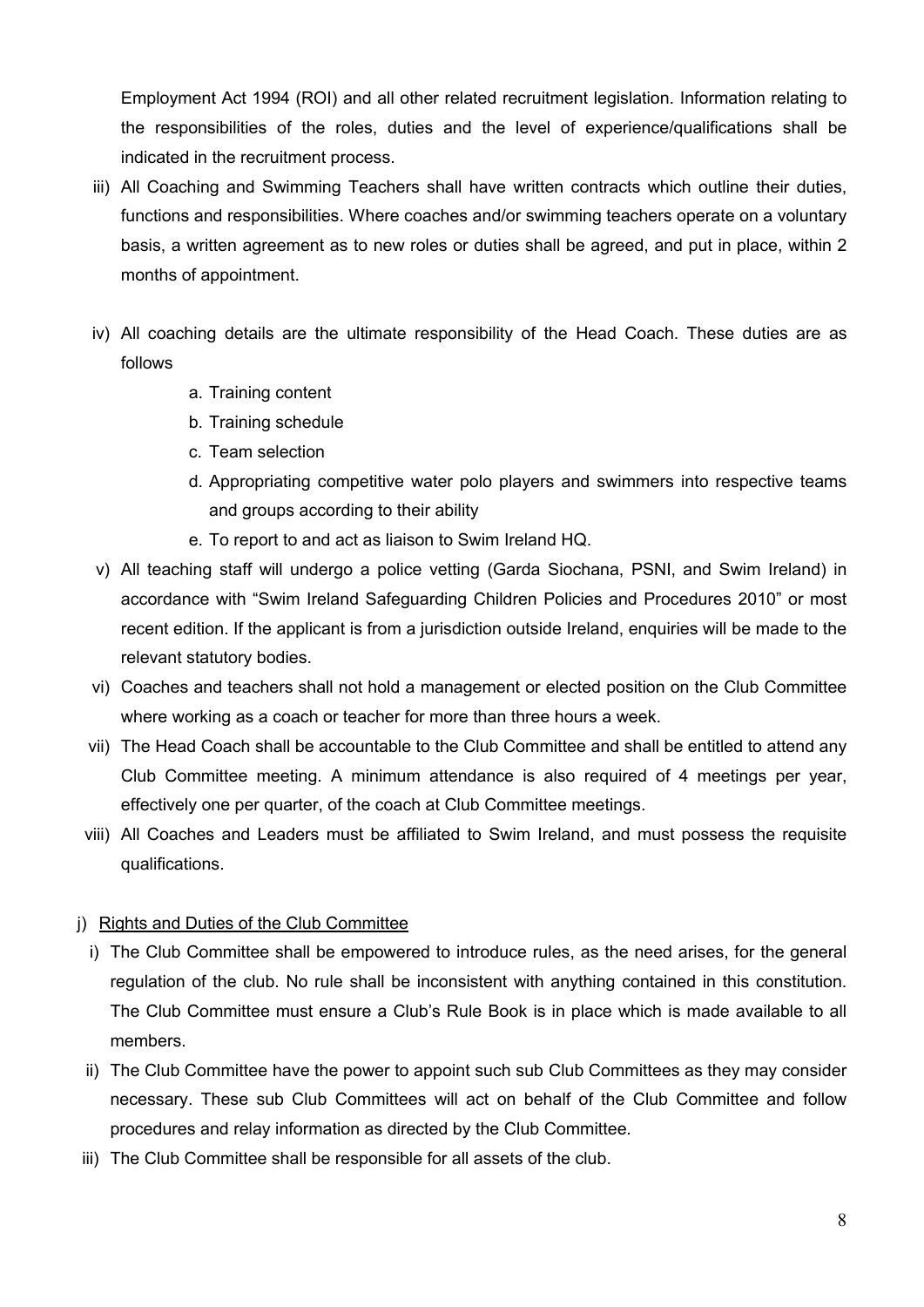- iv) The Club Committee, in conjunction with the CCO, will be responsible for formulating Club policy in accordance with the "Swim Ireland Safeguarding Children Policies and Procedures 2010", or most recent edition, and on the direction the Club takes in the future in all its activities.
- v) The members of the Club Committee shall be indemnified by the members of the club against all liabilities properly incurred by them in the management affairs of the club.
- vi) Club Committee members must declare any personal or business interest, which may conflict with their duties as a member of the Club Committee. Such a declaration may be discussed with the other Club Committee members at a designated meeting, and they may be required to absent themselves content, discussions and decisions.
- vii) The Club Committee will be expected to follow codes of conduct in relation to their obligations to Sandycove Swimming Club members. These include, but are not limited to, confidentiality, objectivity, loyalty, fairness and a constant awareness of their obligations to Sandycove Swimming Club and its members. The Club Committee will familiarise itself with the "Code of Ethics and Good Practice for Children's Sport" and fulfil the duties required in the *Code of Conduct for Club Committees* section (p.25) of the "Swim Ireland Safeguarding Children Policies and Procedures 2010", or the most recent equivalent.. The Club Committee will also adhere to any updated versions of these policy documents which are issued in the future.

#### k) Meetings of the Club Committee

- i) The Club Committee shall meet 4 times per year with a minimum quorum of 50% plus 1 of the members of the Club Committee present.
- ii) The Chairperson and the Secretary shall have discretion to call further meetings of the Club Committee if they consider it to be in the interests of the Sandycove Swimming Club.
- iii) A minimum of 14 days notice will be gave to members save with exceptional circumstances. The Club Committee shall agree how notice shall be provided whether this is phone, email and so forth.
- iv) The Club Committee should set out its agenda for a meeting no less than 10 days prior to the meetings.
- v) The Chairperson has the casting vote on any motion arising during the meetings.
- vi) The Chairperson's decision on a Point of Order is final.
- vii) The Chairperson shall preside at all meetings.
- viii) The Secretary, or in her/his absence a member of the Club Committee, shall take minutes.
- ix) The Treasurer shall relay the financial position of the club at each meeting.
- x) The other Club Committee members must also relay details on the areas of the club they are designated too.
- xi) The CCO, Coaching and Teaching staff must also be given the opportunity to report and voice the concerns of their designated areas within the Club, as well as to advise the Club Committee on relevant issues.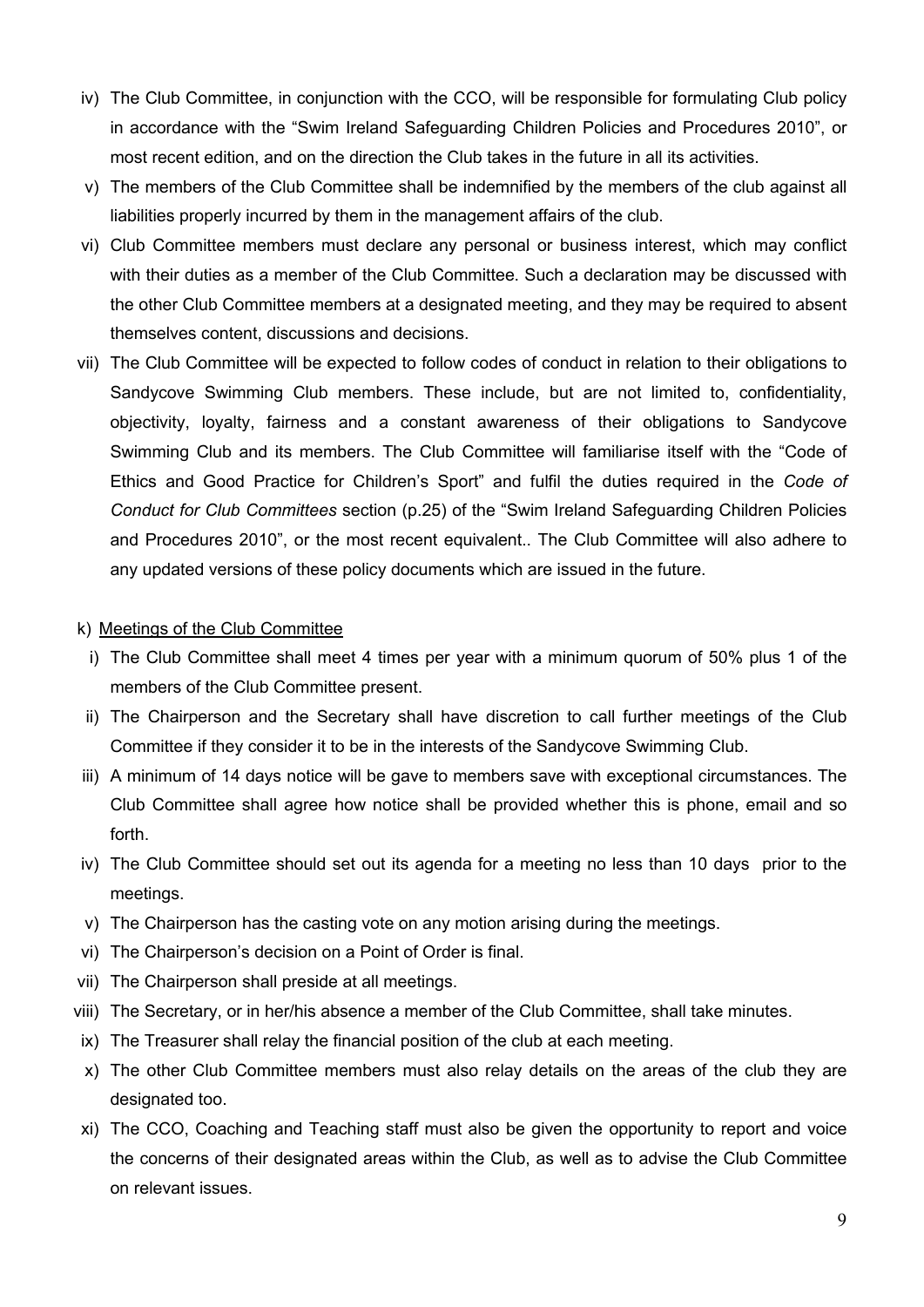- xii) Members can acquire the minutes of the meeting in a summary format by providing the Secretary with a self addressed envelope.
- xiii) The Club Committee may also decide upon acceptable means of communication used, during periods between meetings, to ensure the day to day running of Sandycove Swimming Club.

#### **6. Voting Rights at General Meetings**

- a) Members who are fully paid up and over 16 years of age are eligible to vote.
- b) No voting by proxy is allowed.
- c) Parents shall hold one vote on behalf of their child/children within the club. Only one parent may exercise this vote and this must be so agreed between the parents (that is one vote only and not one vote per child). Parents who are club members in their own right may vote with this right for themselves and also cast one vote on behalf of their child/children.
- d) Voting shall be conducted via a show of hands, which will be counted by the Secretary. The Club Committee may, however, recommend that a vote should be held in a secret ballot format owing to the context of the vote.
- e) No business shall be transacted at a general meeting unless a quorum is present. A quorum of 30% of the eligible voting members is the number required. If this quorum is not fulfilled the General Meeting can be suspended for exactly one week.
- f) Nominations will be passed at AGM's by simple resolution of 50% plus one.
- g) Motions for a change to the Sandycove Swimming Club Constitution must be passed by a special resolution of 75% of persons present at the meeting entitled to vote.
- h) The Chairperson will have a casting vote if there is an equality of votes.

#### **7. Election of the Club Committee Members**

- a) Election of the Club Committee members takes place at the Club AGM each year. At this time a Chairperson, Treasurer and Secretary along with four other members of the Club Committee shall be elected.
- b) A Club Committee member may stand for re-election for four consecutive years. After this time period is up, eligibility for re-election is revoked for a period of two years.
- c) Nominations for office and Notice of Motions must be received in writing by the Secretary no less than 14 days prior to the General Meeting.
- d) A proposer and seconder are required for all Nominations and Notice of Motions.
- e) Notices of Motion and nominations for the Club Committee shall be displayed on the Club notice board for not less than 7 days prior to the AGM. They will also be available on request from the Secretary. Notions and Motions without due notice will not be discussed.
- f) In the event that no nominations are received by the Secretary by not less than 7 days prior to the AGM, only then may a nomination from the floor at the AGM can take place.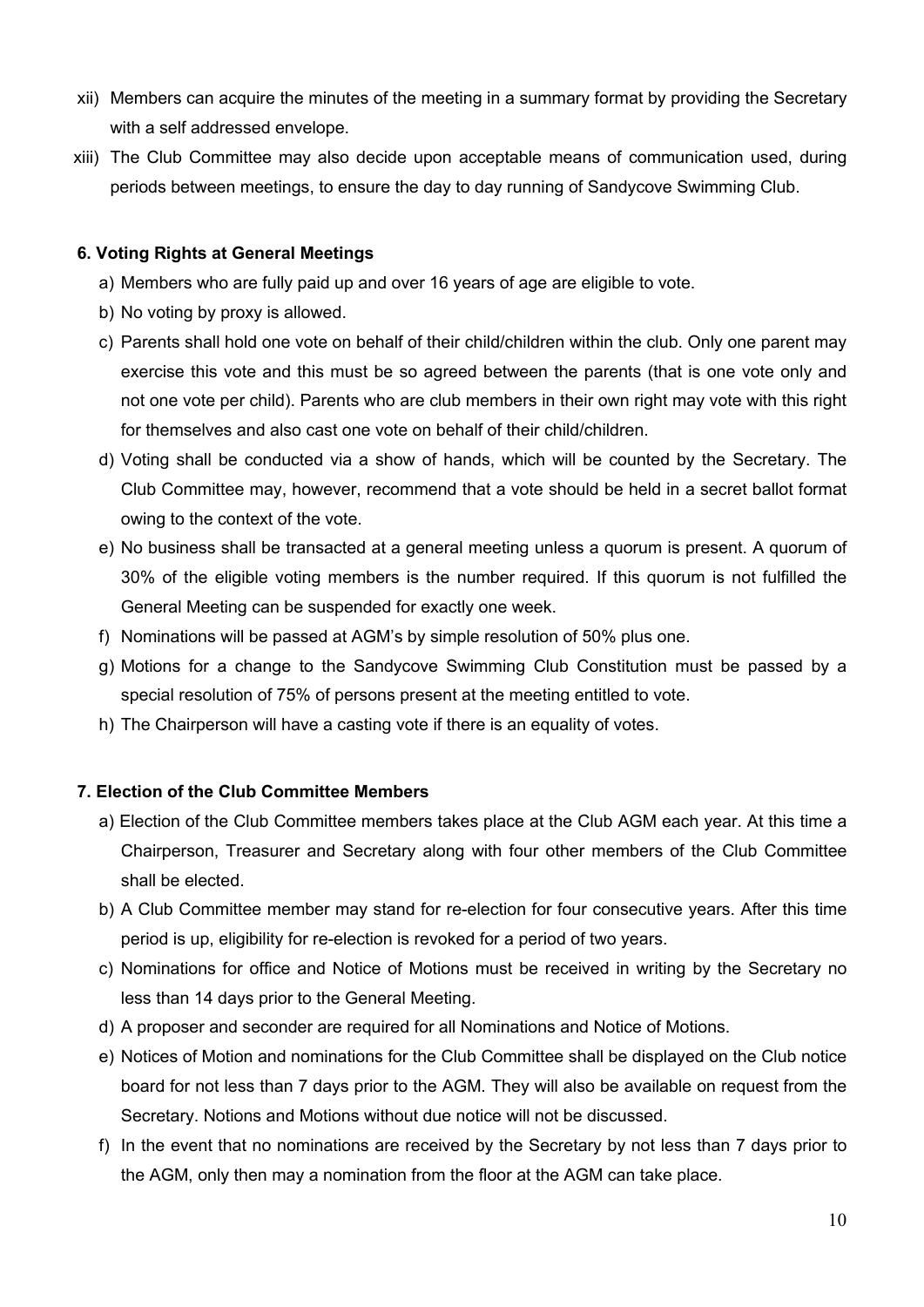g) A Club Children's Officer must be appointed by the Club Committee and fulfil the criteria laid down by the "Swim Ireland Safeguarding Children Policies and Procedures 2010", or most recent equivalent. The Club's DP will also be appointed by the Club Committee from within.

#### **8. Annual General Meeting (AGM)**

- a) Members shall be informed of the date, time, place and order of business of the AGM at least 21 days prior to the meeting. This information shall be posted on the club notice board or requested in writing by a member on providing a stamped addressed envelope.
- b) The Club Committee must decide when the AGM is held each year.
- c) The Club Committee shall distribute to Members its report and statement of accounts for the relevant financial year, not less than 14 days before the date fixed for holding the AGM.
- d) At this meeting, the Annual Report shall be presented, which shall consist of a: Chairman's Report; Secretary's Report; Treasurer's Report; Coaches' Report and the CCO(s) report.
- e) Any changes or updates to the Club Constitution or Club Rules will be notified to the members and Swim Ireland within 14 days following the AGM.
- f) Any resolution to amend the Club's Constitution which is successful at the General Meeting will come into immediate affect upon conclusion of the General Meeting.
- g) Two delegates for the club will be elected to represent the club at the Swim Ireland AGM.

# **9. Extraordinary General Meeting (EGM)**

An Extraordinary General Meeting may be called at any time once two thirds of the Club Committee resolve to convene such a meeting. It can also be called within 14 days of the Secretary receiving a requisition in writing signed by 6 persons of the voting members.

#### **10. Transfers**

If a member wishes to leave a club and join another they must follow the rules set down by Swim Ireland. All members must have paid any outstanding subscriptions before they will be released by the Club save with exceptional circumstances.

#### **11. Finance**

- a) The financial affairs of the club shall be the responsibility of the Club Committee in general and in particular, the Treasurer. Correct accounts and book keeping shall be done by Treasurer or under his/her supervision.
- b) Annual Accounts of Sandycove Swimming Club should be prepared for the Annual General Meeting by the club Treasurer.
- c) The Club Committee shall be empowered to open Bank Accounts in the name of Sandycove Swimming Club and all transactions in these accounts shall be authorized by the Club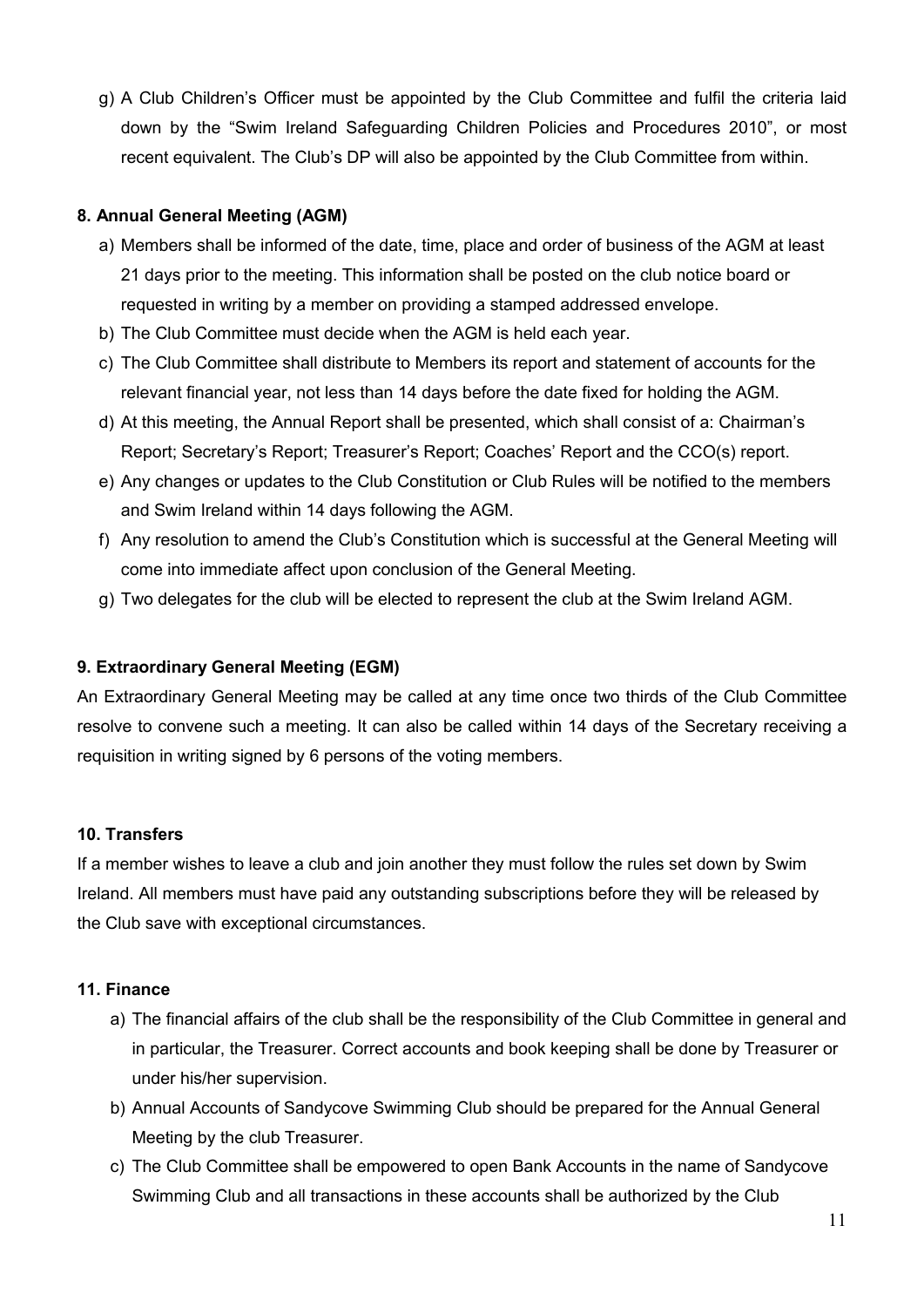Committee. All cheques, drafts and so forth shall be signed by the Treasurer and either the Chairperson or Secretary.

- d) The Treasurer will receive all money paid to the Sandycove Swimming Club and ensure all such sums are lodged to Sandycove Swimming Club bank account as soon as possible.
- e) Any assets invested in by the Club Committee will be used for Sandycove Swimming Club purposes only. The Club Committee will delegate the use of these assets under advisement from coaches, teachers, club children's officers and others within Sandycove Swimming Club.
- f) The Club Committee will have the power to negotiate sponsorships on the club's behalf and engage from time to time fundraising activities. Any financial returns from these activities will be used for the club Development purposes only.

### **12. Complaints and Disciplinary Procedures**

- a) The Club hereby adopts The Swim Ireland Complaints & Disciplinary Rules and Procedures as amended by Swim Ireland from time to time (the Disciplinary Rules) and the Club and its members recognise and accept that they are bound by and must comply with the provisions of the Disciplinary Rules in resolving all complaints and disciplinary matters which fall within the scope of the Disciplinary Rules.
- b) Any issue involving members under 18 must also be brought to the attention of the CCO.

#### **13. Cessation/Suspension/Expulsion of Membership**

- c) Clubs have the power to terminate and suspend membership owing, but not limited to, violation of the constitution and/or rules, criminal behaviour or any activity deemed unseemly by the Club Committee. All club terminations and suspensions will be reported to Swim Ireland, and can be also appealed to SI.
- d) Suspension or termination of an individual's membership to Swim Ireland can only be done by Swim Ireland's board. These procedures are laid out in the "Articles of Association of Swim Ireland".

#### **14. Dissolution**

- a) Sandycove Swimming Club may be dissolved:
	- i. By a Resolution passed owing to the inactivity of its members. This Resolution would be passed at an EGM, specifically called for that purpose and carried by three quarters of the members present.
	- ii. A Court Order where a dispute exists within its membership.
- b) Notice must be given to members and Swim Ireland for any Dissolution to come into affect, owing to a Resolution at a General Meeting.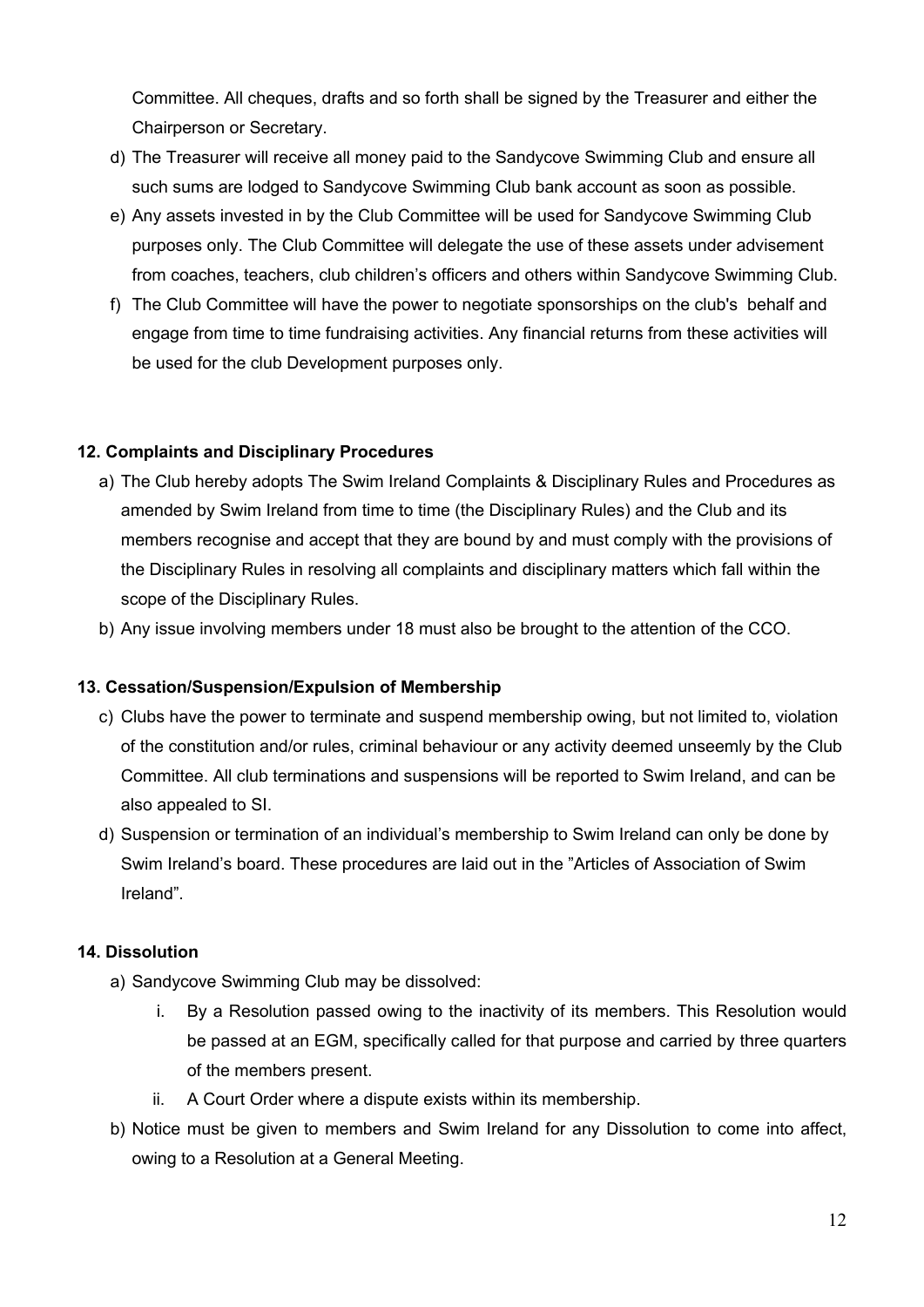- c) All aspects of the Club, having discharged debts and liabilities, shall be distributed to a charity, charities or other non-profit making organization having an agenda similar to those of Sandycove Swimming Club or SI.
- d) The Club Committee shall be responsible for the winding up of assets and liabilities of Sandycove Swimming Club.